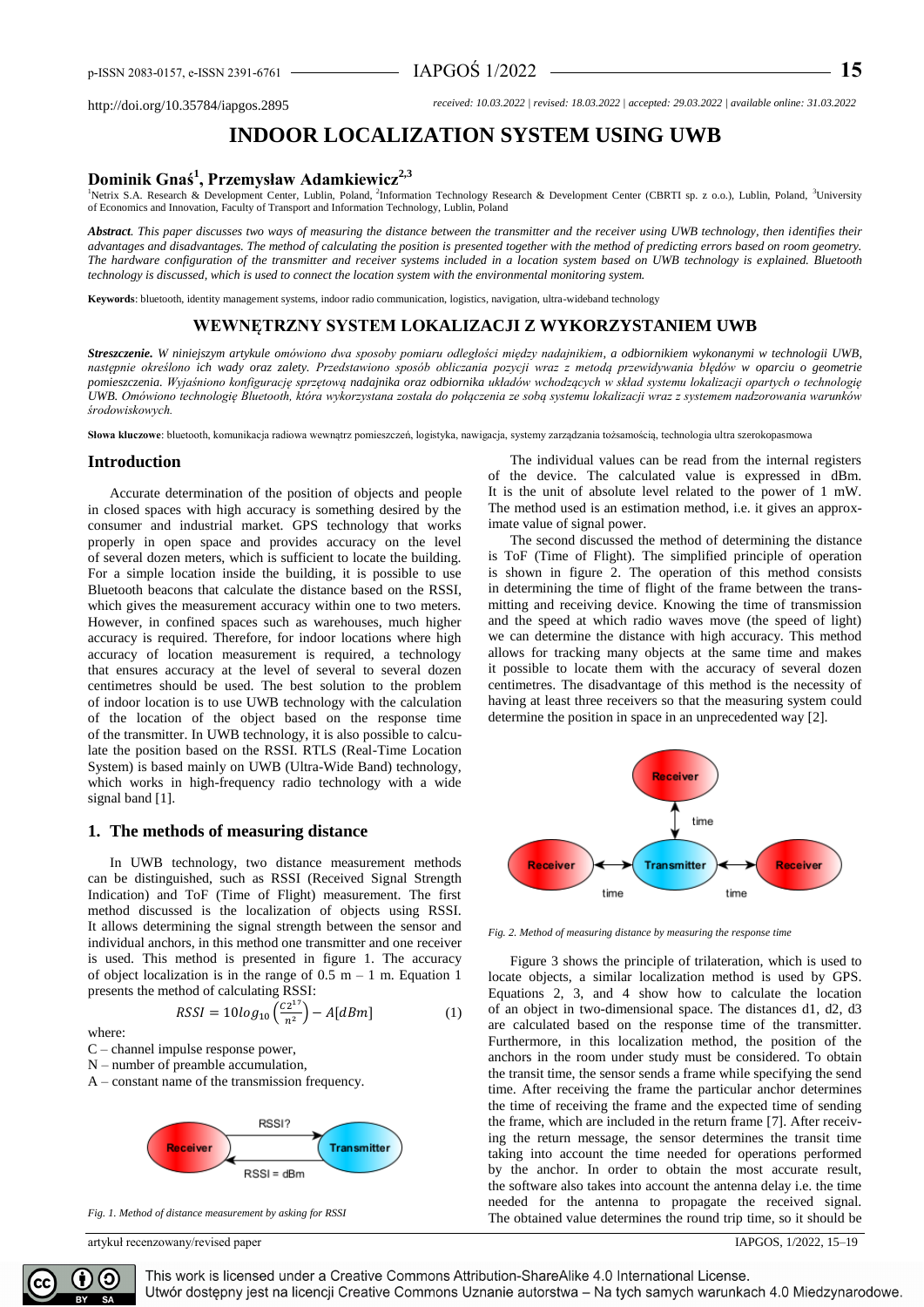divided into two. In the final stage the obtained value should be multiplied by the speed of light, which gives the final value of the distance between the sensor and the anchor expressed in centimetres. With proper calibration, it is possible to achieve an accuracy of  $\pm 10$  cm [4].



*Fig. 3. Trilateration estimation*

The distances d<sub>i</sub> are given by the following equation:

$$
\begin{cases}\nd_1 = (x_1 - x)^2 + (y_1 - y)^2 \\
d_2 = (x_2 - x)^2 + (y_2 - y)^2 \\
d_3 = (x_3 - x)^2 + (y_3 - y)^2\n\end{cases}
$$
\n(2)

Solving this system of equation reveals the tag position  $(x, y)$ as follows**:**

$$
x = \frac{Ay_{32} + By_{13} + Cy_{21}}{2(x_1y_{32} + x_2y_{13} + x_3y_{21})}
$$
(3)

$$
y = \frac{Ax_{32} + Bx_{13} + Cx_{21}}{2(y_1x_{32} + y_2x_{13} + y_3x_{21})}
$$
(4)

where:

$$
\begin{cases}\nA = x_1^2 + y_1^2 - d_1^2 \\
B = x_2^2 + y_2^2 - d_2^2 \\
C = x_3^2 + y_3^2 - d_3^2\n\end{cases}
$$
\n(5)

$$
\begin{cases}\n x_{32} = x_3 - x_2 \\
 x_{13} = x_1 - x_3 \\
 x_{21} = x_2 - x_1\n\end{cases}
$$
\n(6)

$$
\begin{cases}\n y_{32} = y_3 - y_2 \\
 y_{13} = y_1 - y_3 \\
 y_{21} = y_2 - y_1\n\end{cases} (7)
$$

The highest measurement accuracy can be achieved in rooms with simple geometry, in which there are no objects blocking or attenuating the electromagnetic wave (laboratory conditions). In order to improve the accuracy of the measurements, measurement errors should be determined. The formula for calculating the mean square error was used to determine the measurement errors (equation 7). In statistics, the mean squared error of an estimator measures the mean squared error, i.e. the mean squared difference between the estimated values and the true values an example is shown in figure 4 [3] .

$$
MSE = \frac{1}{n} \sum_{t=1}^{n} (y_t - y_y^P)^2
$$
 (8)

where:

n – number of data points,

 $t = 1, 2, 3, ..., n$ ,

 $y_t$  – observed value,

 $y_t^P$  – predicted value.



*Fig. 4. Average squared error*

*Table 1. Differences between RSSI and ToF measurement method*

| Method of measuring                      | <b>RSSI</b> | Response time |
|------------------------------------------|-------------|---------------|
| Accuracy of measurement                  | $1-2$ m     | 10-40 cm      |
| Minimal number of receivers (anchors)    |             |               |
| Data acquisition time                    | Fast        | Slow          |
| The complexity of the measurement system | Easy        | Complicated   |

#### **2. Hardware**

The design of the device was based on the following assumptions:

- possibility of battery and external power supply,
- small size,
- control unit with Bluetooth communication module,
- sensors for environmental conditions,
- as simple as possible design.

The designed device consists of three main sections:

- power supply section,
- section with the NRF52832 control circuit,
- section with the radio module,
- section with the sensor environmental conditions.

The power supply system has been designed to be powered from batteries (Li-lon and Li-Pol) or from an external power source. The external power supply has been separated from the measurement system by an isolated DC/DC converter due to the high sensitivity of radio systems to conducted interference. Additionally, an external power source is used to charge the electrochemical cell. For this purpose, the BQ24092DGQT chip is used, which manages the working of the battery and enables its charging. To be able to switch between power sources, an additional P-MOSFET transistor is used to switch on the power from the battery if the power cable is not connected.

For the NRF52832 chip, an additional external antenna was required. It was decided to use the 2450AT18A100E single-chip antenna. This antenna was designed for 2400–2500 MHz, the frequencies most suitable for Bluetooth applications. The UWB chip used has a built-in omnidirectional antenna which guarantees similar output signal gain in different directions.

In addition, the project used environmental condition sensors such as a temperature sensor, a humidity sensor, and a pressure sensor. All sensors used the I2C data bus. The anchor and sensor used the same schematic and PCB. In the case of anchor, sensors were not soldered as well as batteries were not connected as they were powered from the external power source. Figure 5 shows a simplified schematic diagram of the transmitter and receiver (differences in the internal structures of the devices are visible).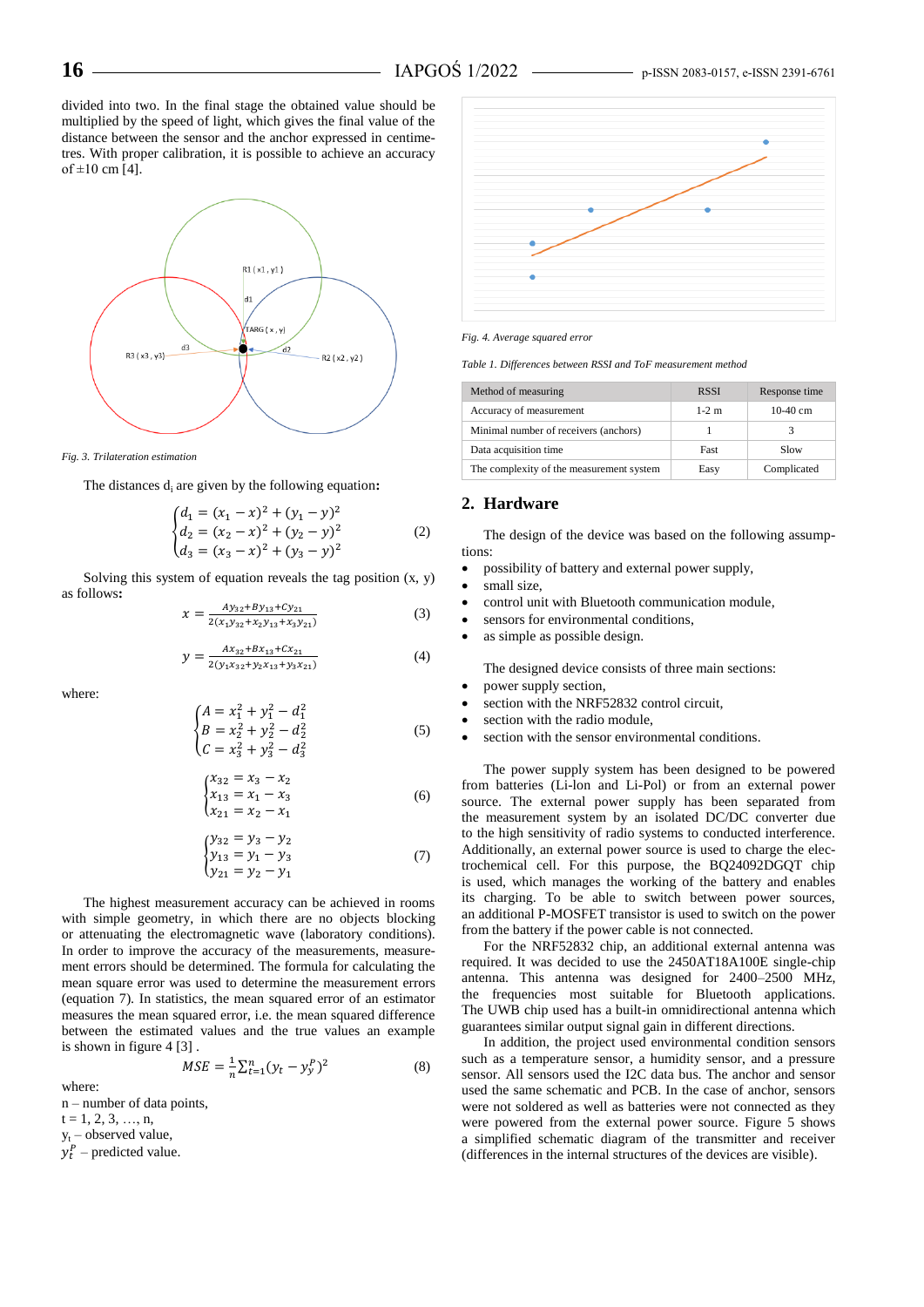The device also uses additional elements such as diodes, buttons, and connectors. The diodes used allowed, among other things, to verify the correctness of the device's power supply or battery charging. The use of buttons allowed to reset the device and influence the program operation.





*Fig. 5. Simplified circuit diagram*

The following figure shows the electrical diagram of the building location system. When designing the scheme, an attempt was made to reduce its complexity, therefore a ready-made UWB module was used.

Based on the schematic diagram, a PCB design was created. It is a double-sided PCB with a thickness of 1.6mm. The external dimensions of the board are approximately 35 mm  $\times$  45 mm. Elements responsible for communication, i.e. UWB module and Bluetooth antenna are placed in the upper part of the device. This solution was decided upon in order to avoid signal interference and to achieve the most stable microwave and Bluetooth communication.

The DW1000 microwave module only requires a power supply and an SPI communication bus for basic operation. To ensure its proper operation, it was decided to use paths of the same length for each of the bus signals. A suitable design environment tool was used for this purpose. To equalize the length of the paths, it increases the length of the individual tracks by wrapping them in a small area.

For Bluetooth communication to work properly, it was necessary to adjust the impedance of the antenna path to a value of 50 Ω. To do this, a built-in Altium Designer environment tool was used to adjust the width of a given path to achieve the required impedance[5].

Mounting holes are also provided in the PCB design. This allows the device to be easily fixed in the enclosure. Figure 7 shows a 3D visualization of the developed PCB forming the in-building navigation system.



*Fig. 6. Electrical diagram of the device*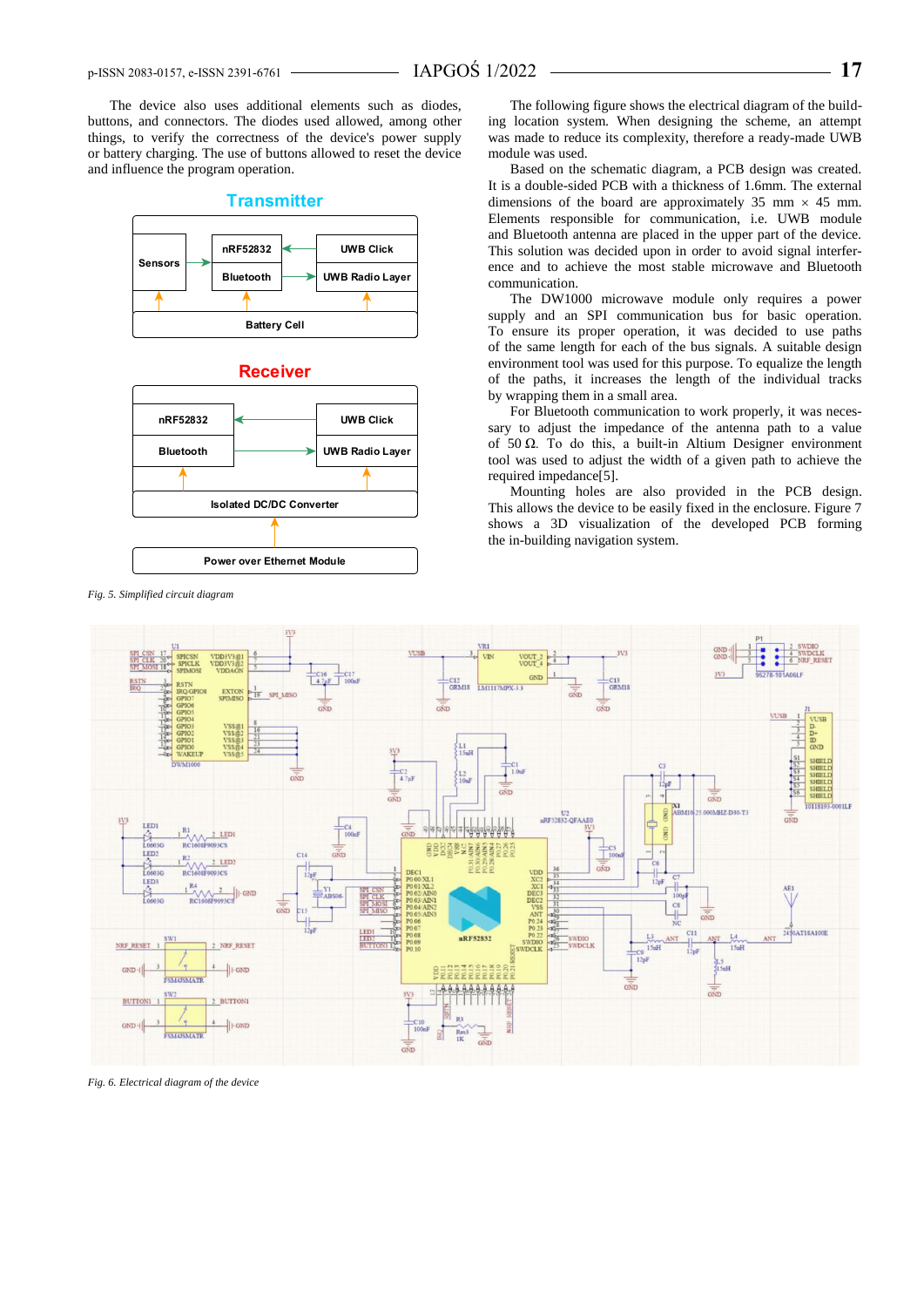

*Fig. 7. 3D visualization of the device*

#### **2.1. Findings**

Tests of the designed distance measuring system were carried out in laboratory conditions, i.e. in a 5 m  $\times$  5 m room with anchors placed in the corners of the room. Figure 8 shows a view of the room described. There were no objects in the room that could interfere with the signal emitted by the transmitters or receivers. The measurement procedure was started remotely using Bluetooth technology. The measurement started when a value of 1 was sent to a given anchor and then a return message of 0 was awaited. The message was sent via the Bluetooth UART service [5, 7].



*Fig. 8. Simplified diagram of the room*

The mounts were designed to be attached to the wall with double-sided tape. The bracket has an articulated joint that allows the tilt of the mounted device to be adjusted. A view of the holder is shown in figure 9.



*Fig. 9. Handle made with 3D printing technology*

Before the measurements were made, the way in which the tests were to be carried out was defined, so the tests were carried out as follows:

- measuring the distance of the marker from the anchor with a measuring device,
- the transmitting and receiving devices shall be at the same height,
- return of antennas in the same position.

During the distance measurement with the UWB devices, the distance between the transmitting and receiving devices was measured simultaneously with a tape measure. This measurement allowed to verification the results obtained from the developed device. In addition, to make the measurements reliable and repeatable for each device, they were positioned so that they were at the same height. Additionally, the transmitting devices were directed so that the UWB antenna in the transmitter was facing the anchor. The reason for such an arrangement was to reduce interference resulting from wave reflections from walls as well as to shield the signal power in the form of printed circuit boards present on the PCB. Positioning the antenna in an appropriate way was very important in the case of testing the measurement method based on RSSI.

The graph below shows the signal measurement series. The sensor was moved closer to each anchor in turn, which is well reflected in the graph. It can be seen that as the distance increases, there is a greater scatter in the values received from the measuring system. The scatter of the measured values may be due to overlapping of the waves reflected from the walls of the room or incorrect positioning of the devices in relation to each other.



*Fig. 10. Graph of the distance between individual anchors and the sensor*